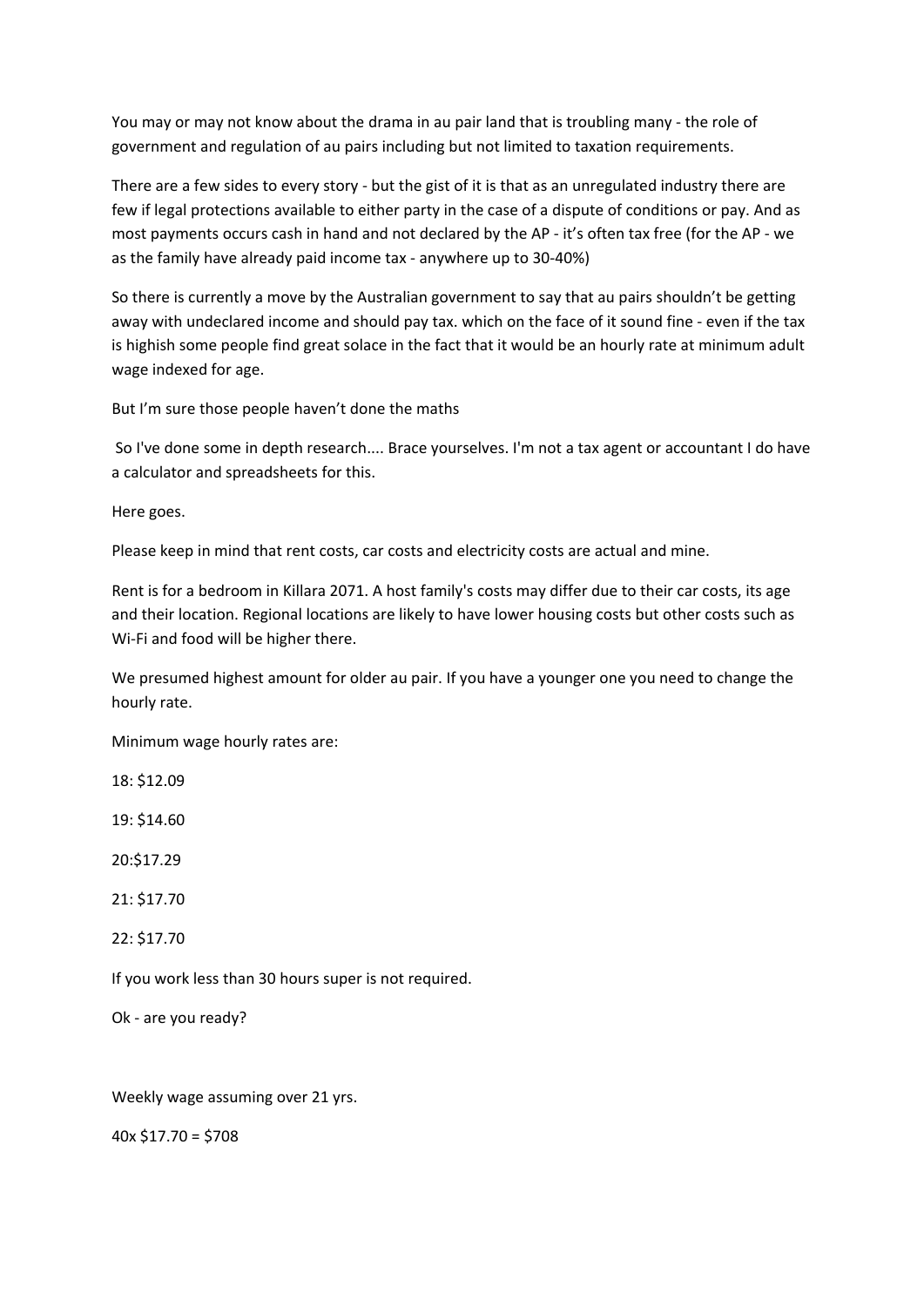+ 9.5% super (works more than 30 hours a week) =\$67.26

So you deduct tax from pay at 32.5% (\$230.1) and put that into PAYG account

We're now left with \$477.9

Super is taxed too at 15%

So add to PAYG (host families have to withhold and pay the tax department as if they were any other employer)

\$10.1 leaving \$57.16 for super

So \$477.9 income per week

Tax liability to us of \$240.2

Super liability \$57.16

Then

There is food and board.

So you can just deduct as if they were anybody else ‐ i.e. they are a tenant

For us we know we can charge \$285‐\$300 for room alone per week.

This way we can attribute full market value. Remember ‐ Sydney is more expensive that New York to live in. Most expensive city in the world

Any additions or inclusions are FBT

So if your room calculation includes utilities, Wi‐Fi etc. you can either deduct an amount that covers their portion or include it, in which case FBT has to be calculated and paid

So let's say we have a quarterly bill of \$1000 for electricity. You have a 3 bedroom house. The au pair is attributed their own bathroom and bedroom. Then you can calculate a third to them \$333. Divide that over 13 weeks that is \$25.60 per week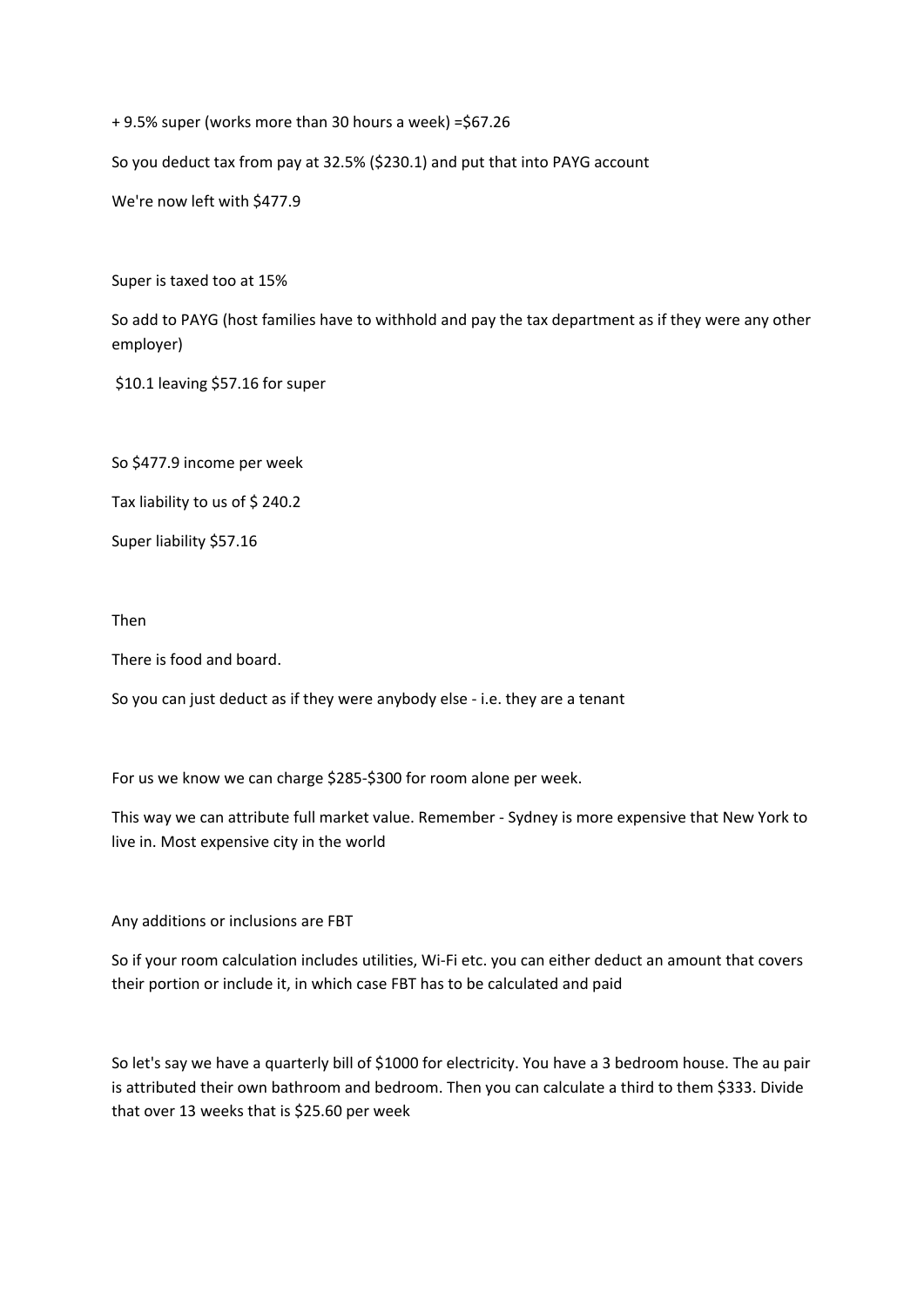So I'm now deducting room and electricity from their weekly wage:

\$477.9 income

‐\$285‐ room

=192.9 left

‐\$25.6 electricity

=\$167.3 left

Now let's take food into consideration

3x meals per day X 7 =21 meals

Now you can attribute groceries by equal share or estimate a cost per meal

Or look up a reasonable estimate e.g.: homestay figures attribute about an \$80 gap in catered and non-catered rates. So let's say \$80 per week for 3 meals a day.

So now we have

\$167.30

‐\$80

= \$87.30 left

Now let's consider a fee of \$3.50 per week for water, \$8 per week for gas

\$87.30

‐\$11.50 gas and water

=\$75.80left

Now let's talk FBT

Car access for work and personal use them it's FBT payable

Now here's the doozy. Because the car is parked at their usual place of residence (i.e. your house) if the car is made available to them then regardless of how often they use it - the car is calculated as theirs for each day they had it at their disposal. If there were any days that it wasn't ‐ so if you took it to go on a road trip, then you have to exclude those days from calculations. So let's say that in a year there were 30 days they couldn't use the car.... Not including servicing. Then 365‐30=335.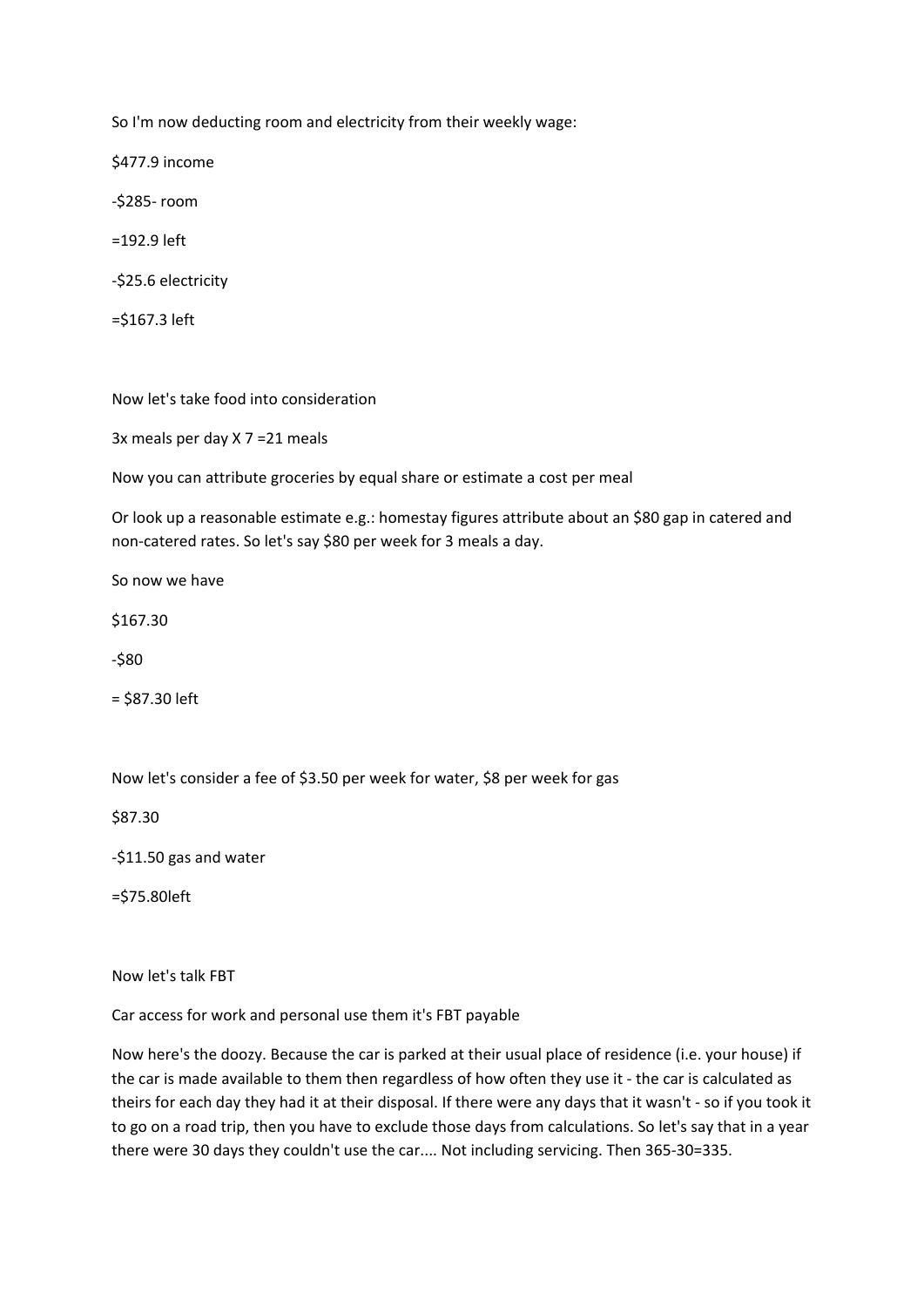So the statutory method is

Base value of car when you bought it (provide d it's less than 4 yes since you bought it. In 4th year it drops to 1/3 base value)

\$29000 / %days with access

X 20%

‐ Employee contribution (e.g. fuel and other things that they paid for and you haven't reimbursed. I put 0)

So 29000/ (330/365)

=29000/ (.904)

=26216

X 20% tax rate

 $= $5243.2$ 

/52

= \$100.83 per week additional value attributed to the PAYG. So this now means she owes me ATO weekly.

So the new tax liability is \$240.2 + her FBT is \$100.83

At this stage (and I haven't even calculated FBT for other things such as entertainment etc.) she needs to budget an amount to cover FBT before she leaves the country with a tax bill. So if she puts that money aside she's still short

\$75.80 (after tax, rent, food, electricity)

‐\$FBT100.83

=‐25.03

She now needs a second job to cover the FBT

Which she will get taxed at 32.5% as they have no tax free threshold.

She needs to break even by now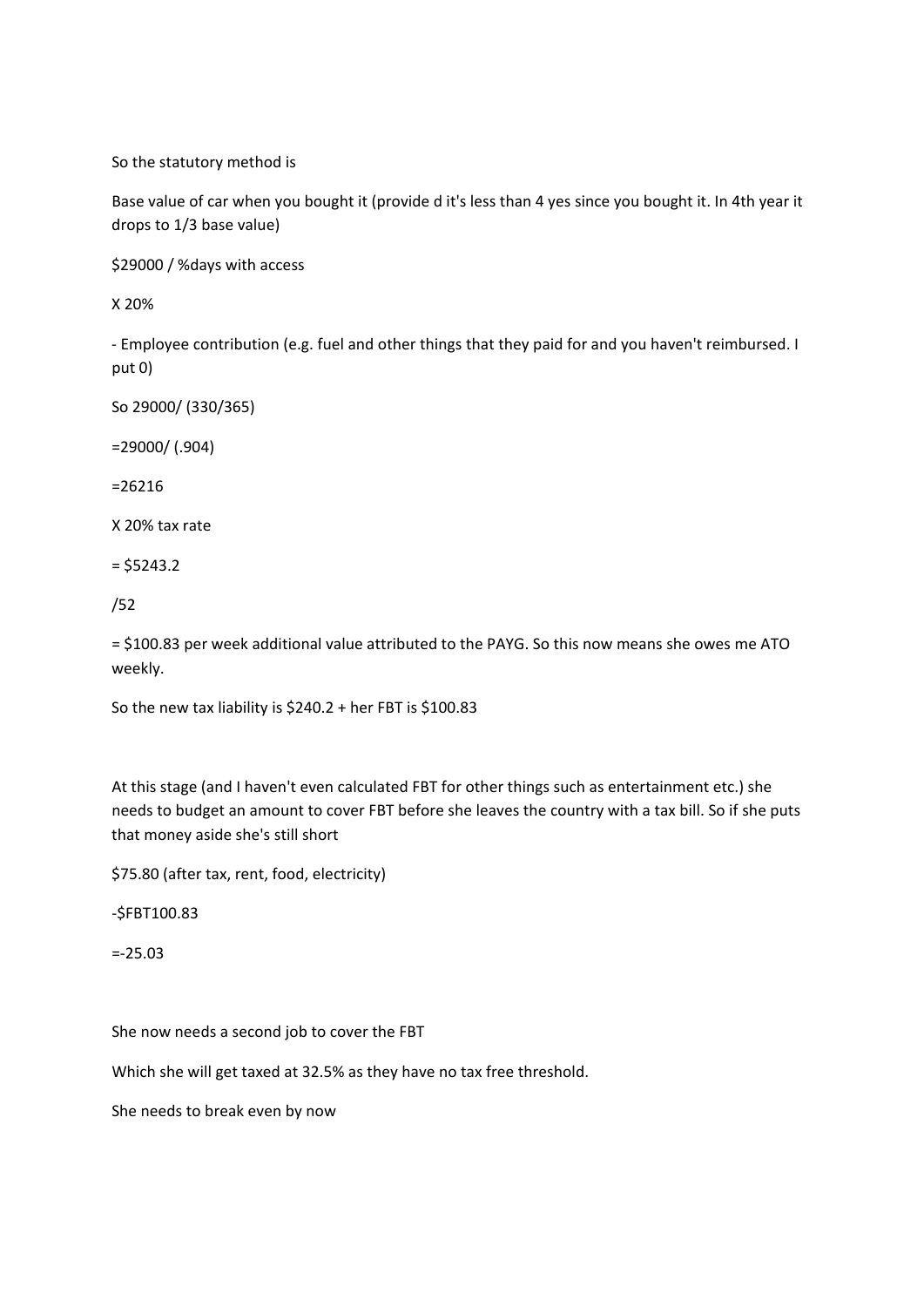So she needs at least 2.1 hours of work at \$17.70 to do so. But now she has transport costs. So she needs 3 ‐4 hours to make FBT plus her public transport fare (assuming you don't allow her to use the car for second job purposes)

Then here's another thing to consider

If she doesn't have a TFN you need to withhold 47% because she's foreign. So

If she doesn't have one you're taking

708x47%

=

\$332.76

BEFORE anything else

Now her take home before rent etc. was 477

It's now

\$375.24

At this rate she nearly needs an additional full time job (now also taxed at 47%

 ow I didn't add a whole lot of other things that may add up FBT is applied to anything that an employer provides at no cost or at a reduced cost (hello homestay rates) than would be a market value of the person wasn't employed.

| It's not just car and carparking. Categories include                                                                |
|---------------------------------------------------------------------------------------------------------------------|
| Housing                                                                                                             |
| Utilities                                                                                                           |
| Phone and Internet access                                                                                           |
| Entertainment- that's right that zoo pass is a FBT, so is that trip you took with the family to the Gold Coast. And |
| that fancy dinner they took you to.                                                                                 |
| Use/loan of items such as cameras, DVD player, the sleeping bag and tent for that trip                              |
| Public transport card                                                                                               |
| Arranging a taxi to/from the airport                                                                                |
| The new shoes host mum never wore but for you and she gave them to you as a gift - yep an FBT.                      |

Because the idea is anything that you get that has value that you would not have access to if you weren't employed implicitly is part of your salary package even if you don't use it. Unless you negotiate for the guest gym membership and the pool pass and the car to NOT be a perk of the job, then it's an FBT for the purposes of calculating tax.

In fact FBT can extend to family - ie if your sister is visiting and she gets free accomodation for s week and food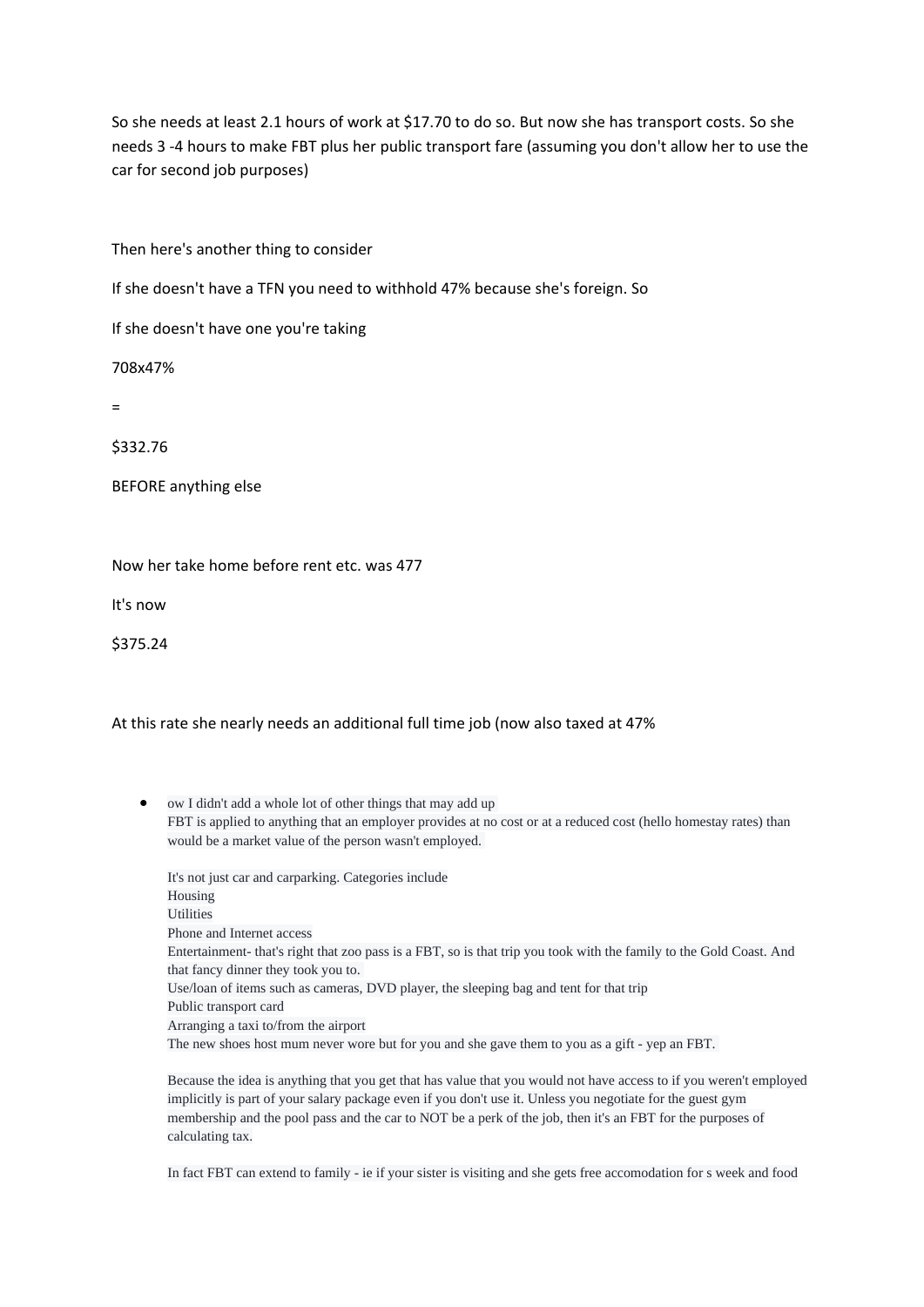and they throw in a movie pass for a nice thing to do for you, then for FBT this is a benefit that they have received that would not be available to them if your employment was not with this employer.  $\circledB$ 

All of them technically are an FBT that we are supposed to account for (I've got a headache just thinking about it)

- Keep in mind the median allowance for a full time Au Pair is \$200 in Australia closer to 250 in Sydney. So a person taking home \$250 tax free is doing ok.. It is not unknown for some to have higher incomes and also much lower. It's a personal arrangement negotiated between the AP and the family..
- By the way I'm not anti-protections in place for both families and au pairs. but the current proposal actually hurts everyone by my situation the government wants around \$340 every week and this system still fails to account for the cultural exchange elements and the lack of formality, training requirements and flexible arrangements that and the only protection for au pairs sill still be to dob in people that don't pay. It still won't protect them re visa conditions, lengths of stay, working conditions etc. and tax and super will require the family to be doing the right thing. if they don't pay the tax man how does he know until later and if you're back in Europe and receive a tax bill again you're protections are limited

as an aside I have used demi pairs unpaid to great success. If you need only 4 hrs a day there is no payment therefore no issues. Of course in the current demand market for Aussies given economic climate, ongoing Childcare affordability and places crisis people can and do turn to au pairs being paid for demi pair hours. Sometimes because the au pair is seeking a wage and sometimes because the family can afford to give one- or in most cases can't afford not to include and allowance or else risk having no care.

Keep in mind for the politically minded that the only reason the law would not pass the dis functional family Christmas that we call the senate is is because labour and/or the senate can pose enough of a hurdle to a binary ideological government that is calling us all the "taxed and taxed-nots" That's a hell of a big gamble given our incumbent senate are barely able to understand how to evaluate Wikipedia as probably not a reliable resource to develop thier election platform and for policy

If they have no problem destroying the Great Barrier Reef, which supports a significant tourism

Industry and they don't care about protecting farmers from mines and fracking they probably don't care about international kids that are here for a year or two and are currently in a good wicket avoiding tax. It's a good news story that they will push to marginalised poorer, angrier people as a win for them telling them it's a rich problem and only rich people and foreigners get penalised. But it's a lie. It will place a huge pressure on existing chalk care places and with it fees (not to mention discussions about requiring places to be prioritised for working mums - because why provide better education outcomes to the poor when being poor is thier own fault.....so on) and will place pressure on a. Range of industries including tourism and more importantly food production. We already have issues with food picking that uses and in some cases abuses the young and vulnerable traveller. Making fruit picking more difficult, less appealing and overall more expensive will hurt everyone especially the poorest who have less expendable income.

I truly hope it doesn't pass. But in not holding my breath. I'm preparing for the worst and making plans on how this will affect my family, that means reevaluating both mine and my husbands careers, location, support system and expenditure. Truly I'm sure I'm not the only one that has to make massive life decisions based solely of Childcare costs and availability. Until my youngest is in primary school and a Demi pair will suffice, I need Childcare and that's 5 years away.

# To add insult to injury, the overall taxation system doesn't consider childcare a true cost of earning an income – despite every working parent in this country heartily disagreeing:

## Here is an excerpt from an online Facebook group that was discussing these issues:

**Laura Fernandez** think an important point to clarify is that families don't want to have the system regulated - not because we don't want to pay fair money to our beloved au pairs - but because under our taxation system, there is no way that we can claim the cost of an au pair or nanny as part of our costs of having an income the rules state this is domestic task and there is no way we can recoup the costs. this may seem trivial but families that use registered childcare providers are entitled to usually one or two rebates - one of these is equivalent to \$7500 per child attending long day care - so it penalises us by not allowing us to access the same rebate for what many would argue is just as good if not better than day-care. So by avoiding paying \$700 out of my income of which \$340 is tax for my au pair and recouping the costs on rent electricity etc., I can be more financially sound with \$2-\$300 per week going directly to my au pair who usually spends it on our generally fragile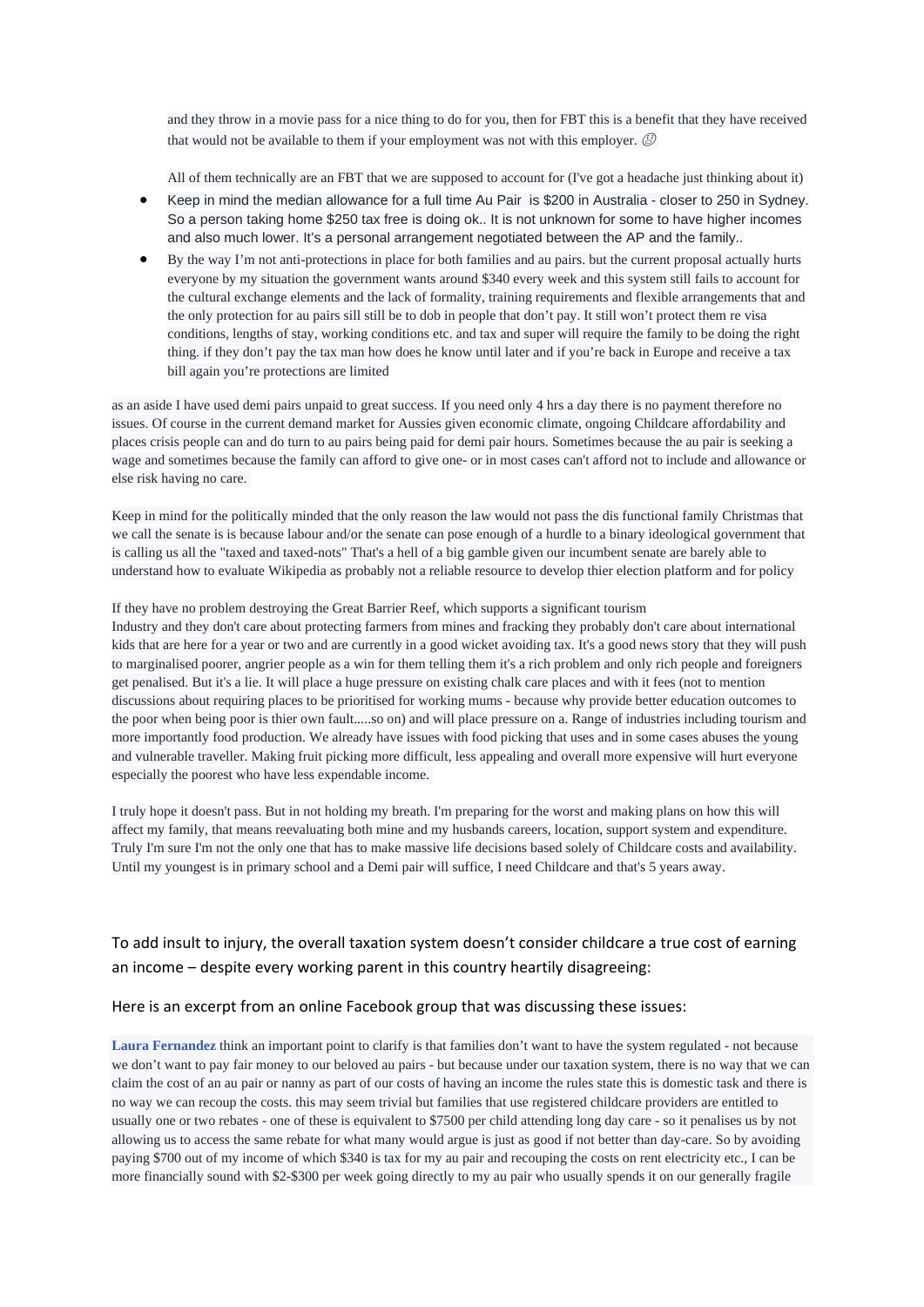seasonal tourism industry, keeping locals employed in areas that need jobs. the system works as it is because everyone when they are doing the right thing by each other - gets their pound of flesh and their cake and get to eat it too Like · Reply · 7 · 14 hrs

#### Hide 15 Replies

Plus it's a nightmare doing all the payg and super. Also doesn't take into account, recruiting

#### costs to find aupairs.

Also can families deduct time for administration costs processing payg and payroll, super payments.



Laura Fernandez no they cant. they are costs to the employer as in any othe rbusiness. This is why the proposal sux - as they get classed a sdomestic work we cant claim anything on our income tax as an expense, and we cant employ them under a usual business. If you were to employ them under a business, theres a whole gamut of regulations and requirements and hurdles needed to overcome. its not like you can get an abn and make a business and have an employee - to cover au pair wages or nanny wages as an actual busienss you have to show you meet ceratin requirements - one of which is being a registered provider - which you have to pass the national quality framework which is HEAVILY regulated:

I know this because I was looking for a loophole to be able to do so and got lost in what would be reuqired. potentially it can be done but a family by itself would be unlikley to go through the sheer time and expense to do so - It would cost you a lot to set up initially - so you'd have to be committed to either doing it for real or operating a fraudulent scheme on such an epic scale it would be close to legitimate in any case

https://www.mychild.gov.au/childcare-information/registered

http://personaltaxspecialists.com.au/tax-deductions-for...

https://www.ato.gov.au/.../Income-and-deductions-for.../

I would argue that deductions are closest to those that Nurses get https://www.ato.gov.au/.../Nurses-midwives-and-direct.../

#### Or Teachers

https://www.ato.gov.au/.../Teachers---claiming-work.../

so you think you can find a loophole......

http://www.acecqa.gov.au/regu.../regulatory-authorities-faqs

http://acecqa.gov.au/nationa.../national-law-and-regulations

http://www.acecqa.gov.au/families/families-faqs (check out specificall the faq - who is not covered)

http://acecqa.gov.au/educators-and.../opening-new-service\_1

http://acecqa.gov.au/assessment-and-ratings-process

http://acecqa.gov.au/ResourceCategory.aspx?pid=414&gcpid=344 OMG the paperwork!!1

for my local council - the requirements to set up a familydaycare http://www.kmc.nsw.gov.au/.../Family.../Becoming\_an\_educator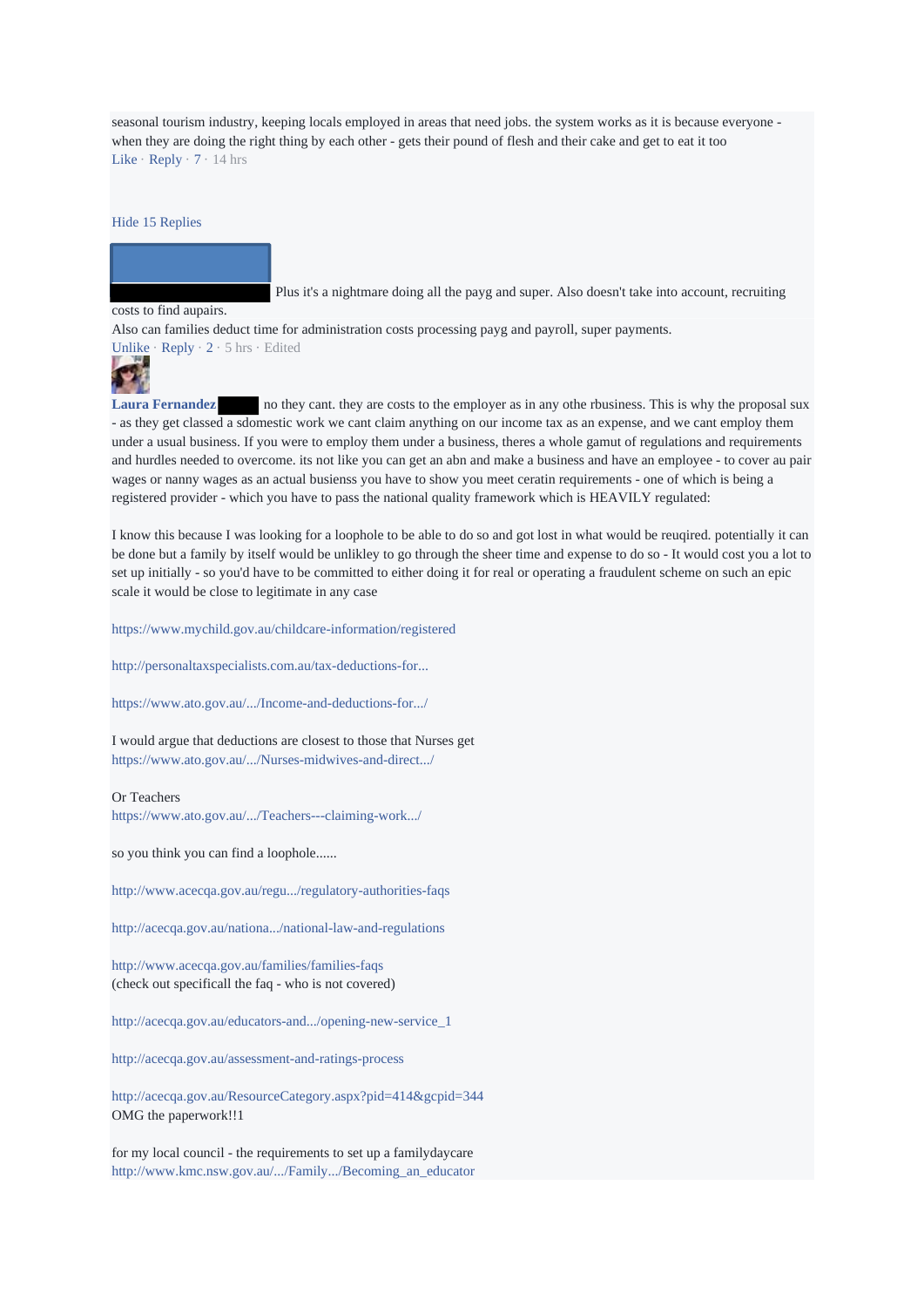The national framework http://acecqa.gov.au/.../approved-early-learning-frameworks Like · Reply · 3 hrs · Edited

 Unfortunately that's not correct once it does come into effect. We as in families will be bent over. We will not be able to sack aupairs simply because they don't fit our families. We will have to pay workers

compensation the lot.



**Laura Fernandez** Actually we can sack them:

So we would be considered a small business under the understanding of the Fair Work Act - ...See More



Welcome to the Fair Work Ombudsman website

FAIRWORK.GOV.AU

Like · Reply · Remove Preview · 3 hrs · Edited



Laura Fernandez you won't be able too under fair work

**Laura Fernandez** Notice period of 1 week would apply riod of continuous service Minimum notice period 1 year or less 1 week

https://www.fairwork.gov.au/.../dismissal-how-much-notice...



# Welcome to the Fair Work Ombudsman website

FAIRWORK.GOV.AU



**Laura Fernandez** You're right - not if they are not a 'good fit' but you can dismiss with appropriate notice - 1 week.

and again as we would be classe da ssmall business then they cant apply for unfiar dismissal until they have worked for 12 months with you

https://www.fairwork.gov.au/ending.../unfair-dismissal



Welcome to the Fair Work Ombudsman website FAIRWORK.GOV.AU

Like · Reply · Remove Preview · 2 hrs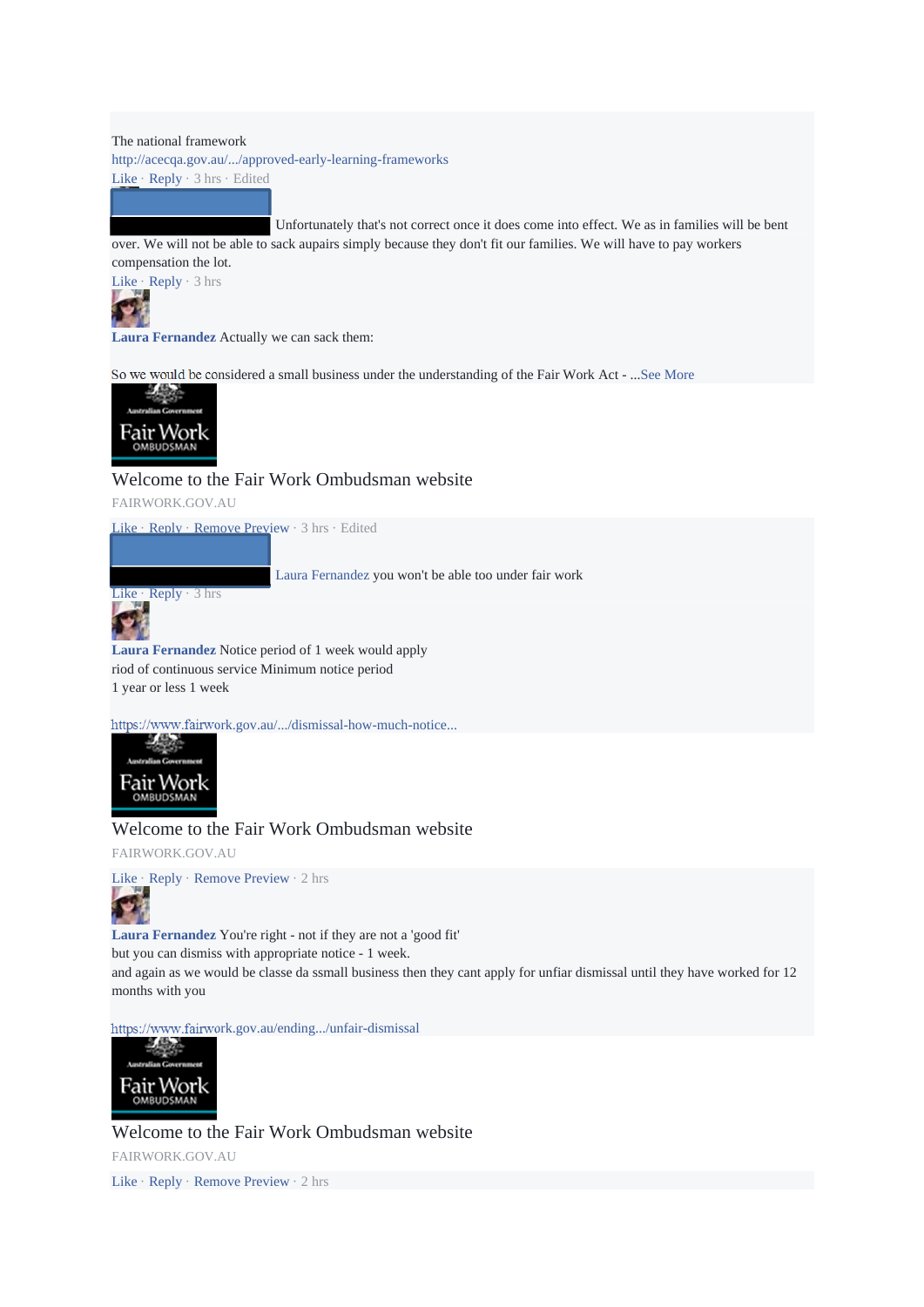

**Laura Fernandez** The onu sis back on us to be fair and just in dealing with AP's - ie communication - Like · Reply · 2 hrs



**Laura Fernandez** the small business code covers our obligations and how to avoid unfair dismissal. Like · Reply · 2 hrs



**Laura Fernandez** So thsi is how you be fair - and i would argue that if as a host family you are not communicating any issues you have then its doomed to fail

"n other cases, the small business employer must give the employee a reason why he or she is at risk of being...See More Like · Reply · 2 hrs · Edited

Interesting. Can other hospital workers (e.g., specialists) claim nanny costs off their tax??



**Laura Fernandez** Um... dont quote me on this - but i think some nurses and paramedics can - kinda - there was a federal governemnt scheme that gave the childcare rebate to specifc groups of workers - they had to meet income thresholds (ie be lower incomes) to qualify -It was a resounding failure as nanny rates particulrly for overnight shift work is very high (understandably so) and the income threshol was so low that it was next to useless. the poepl that did want it - also couldnt access it because there werent enough nannies/agencies in the areas needed - agencies generally focus on highly populated urban areas - the lower income health service shift workers in regional areas didnt have any in the area...

Oh no the scheme is absolutely useless but I was wondering if nanny costs can be claimed on tax for medical professionals working long hours...

Like · Reply · 2 hrs

Like · Reply · 2 hrs

Laura Fernandez unfortunately it's harder to sack anybody anymore regardless of what policies state. You keep referring to these links. Do you experience in a small business where you have sacked someone for whatever reason

## Like · Reply · 1 hr

Laura Fernandez and I work shift work and husband FIFO and you literally get 3.00 per hour. For me to start at 345am the nanny would have to stay overnight and it wouldn't be worth me working

Let's not forget the car insurance and fuel! That's worth a hefty chunk if they're under 25!!!! Unlike · Reply · 5 · 6 hrs

 great breakdown. You forgot though that if an au pair is with you for less than 6 months they are not considered a resident for tax purposes and are taxed at the HIGHEST rate. These girls forget that the have to live and/or work in the SAME location for more than 6 months to qualify for the resident status according to the ATO!!! Like · Reply · 2 · 6 hrs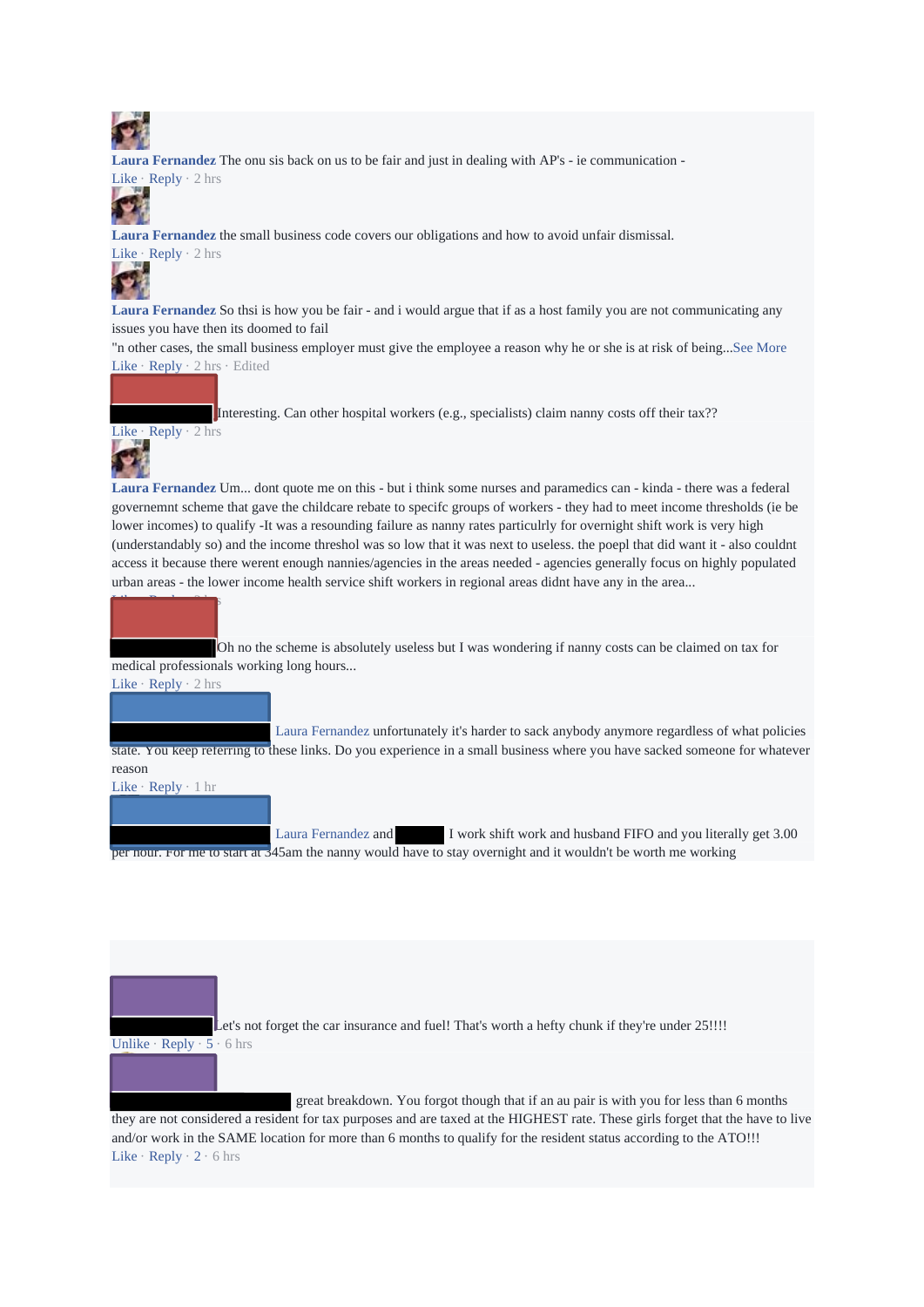### Hide 34 Replies



Yep the are considered foreigners. With tax file number I think it's around 37% without tax file number almost

50%

Like · Reply · 1 · 6 hrs

 I know this first hand as I employ a forgeiner and he is staying long term but I have had to site copies of bank statements, phone contracts and house lease all in his name to use as 'proof' he will be will me six months plus and has set up connections in the community.

Like · Reply · 6 hrs

Even with a tax file number if they do not remain in the same location for more than 6 months they cannot claim the tax free threshold and are taxed at 46% from the first dollar they earn!

 $6$  hrs

I read it that you need to 'intend' to stay six months on the ATO website. Otherwise you are not a resident for tax purposes and it's 32.5% from first dollar in bank. For those who just work a month and move on its to try to prevent this I believe



 But Australian Citizens don't have to meet those requirements! At the end of the tax year the questions are quiet clear on if you are a resident for tax purposes - not if you just "intended" to stay. No tax free threshold for those who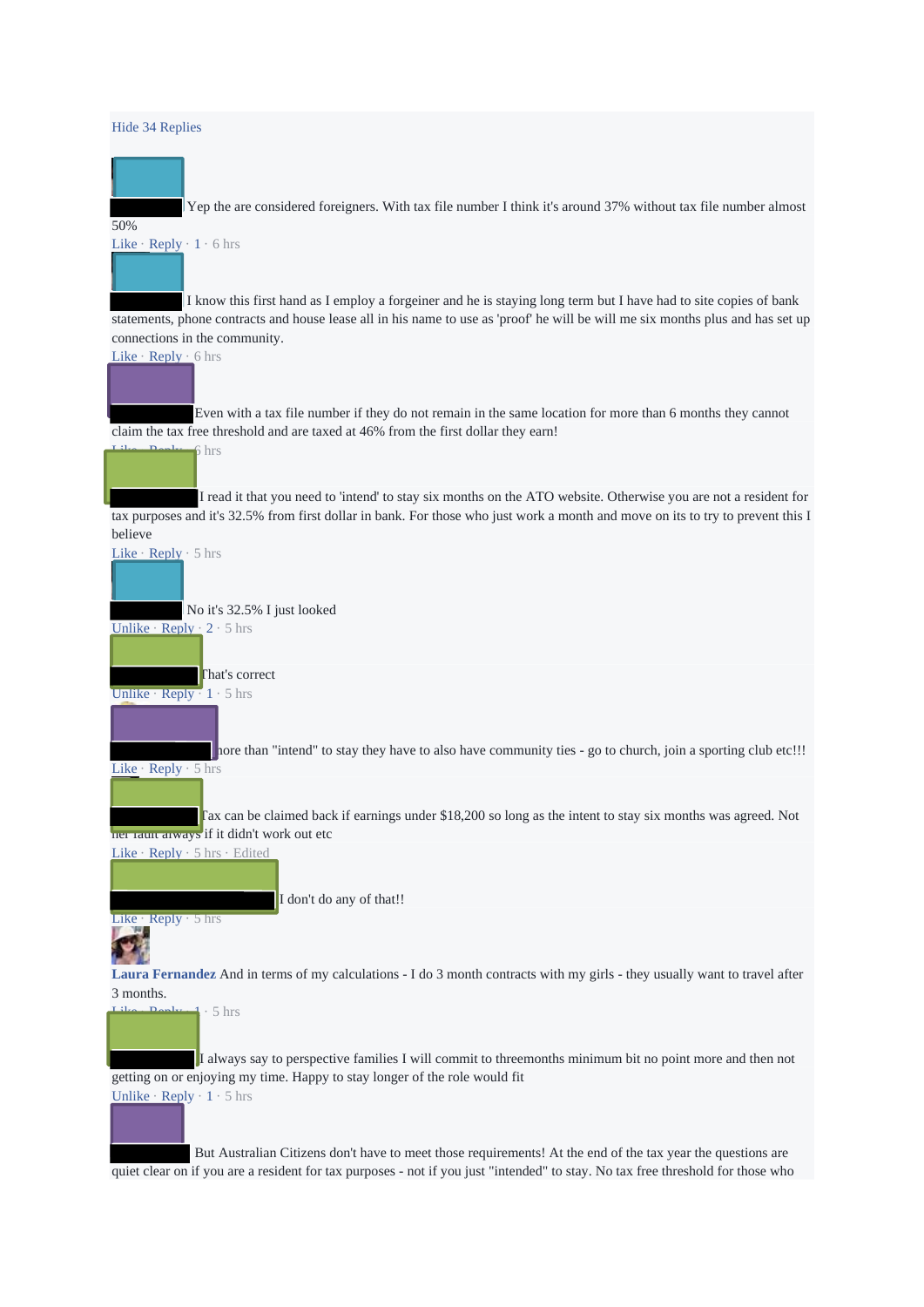DID NOT actually stay in the one job or location for more than 6 months and had community ties. They are then deemed NON residents and are usually hit with a bill!

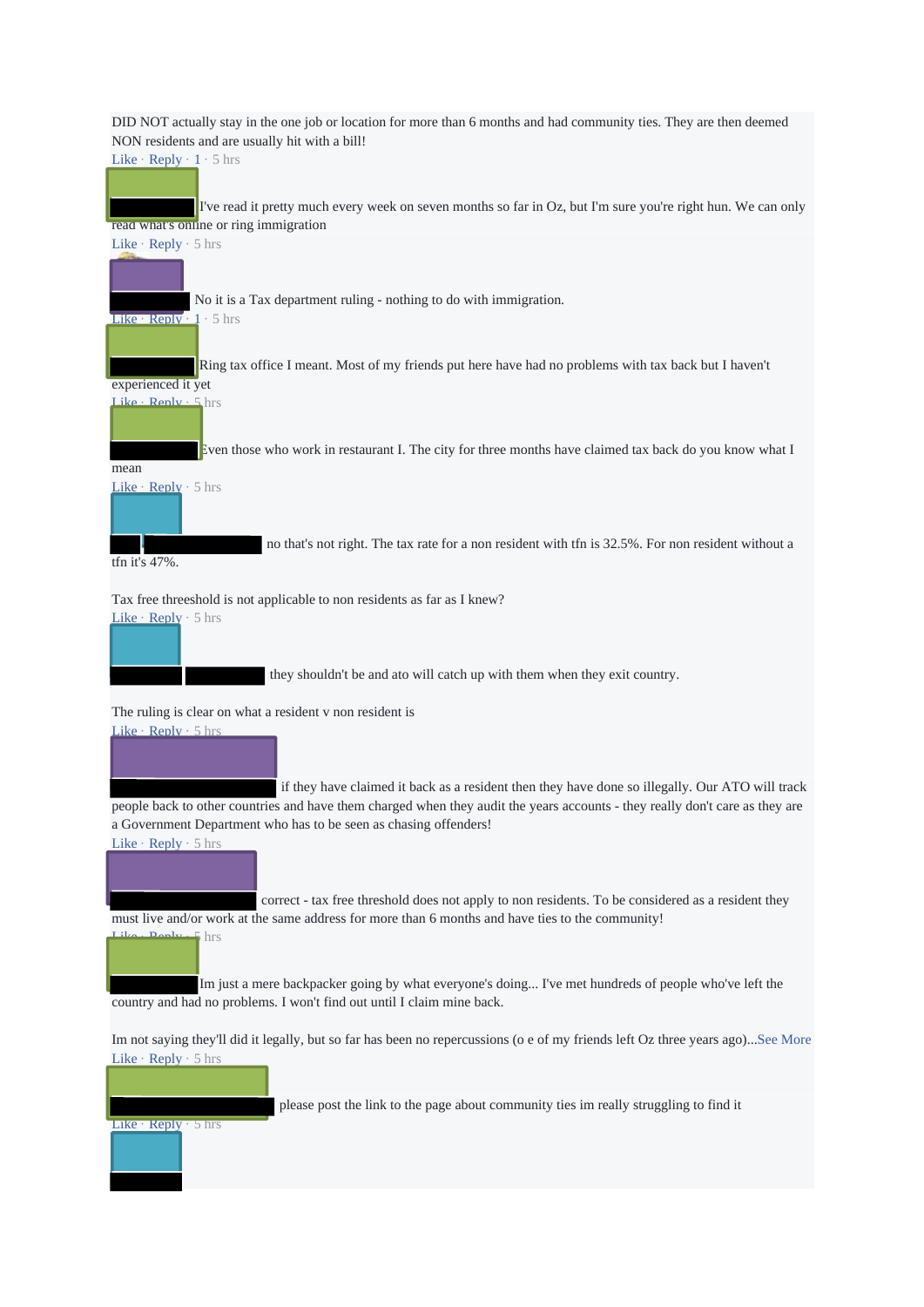| 6:52 AM<br>seattle Talents @                                                                                                                                                                        |                                                                                        | 1.60% SD                                                                                          |
|-----------------------------------------------------------------------------------------------------------------------------------------------------------------------------------------------------|----------------------------------------------------------------------------------------|---------------------------------------------------------------------------------------------------|
| # sts.gov.au<br>ato                                                                                                                                                                                 |                                                                                        |                                                                                                   |
| c Individuals                                                                                                                                                                                       |                                                                                        | Ω                                                                                                 |
| International tax for individuals                                                                                                                                                                   |                                                                                        |                                                                                                   |
| are visiting<br>Australia for more<br>than six months.<br>and for most of<br>that time you live<br>at the same<br>place, and you<br>either have or<br>establish ties in.<br>the local<br>community. | an.<br>Australian<br>resident<br><b>Sor tax</b><br>purposes.<br>(see the<br>0900110303 |                                                                                                   |
| are visiting.<br>Australia for more<br>than six months.                                                                                                                                             | a loreign<br><b>Insident</b><br>for tax.                                               |                                                                                                   |
| community'. Phone contract with address, lease six months plus in his name, gym membership etc.                                                                                                     |                                                                                        | I employ a foreigner and before I worked out his tax my accountant told me I need to see 'ties to |
| Like $\text{Reply} \cdot 5$ hrs                                                                                                                                                                     |                                                                                        |                                                                                                   |
|                                                                                                                                                                                                     | Yes I get that                                                                         |                                                                                                   |
| Danile                                                                                                                                                                                              | $\frac{1}{2}$ 5 hrs                                                                    |                                                                                                   |
| $^{\circ}$                                                                                                                                                                                          | <b>RIO A ON NOR</b>                                                                    |                                                                                                   |
| Generally, you are art Australian resident for<br>law purposes of any of the futboomp applies.                                                                                                      |                                                                                        |                                                                                                   |
| · Job Aire always thed in Autouba<br>. you mered to Australia and bet here.<br><b>Anonuments</b>                                                                                                    |                                                                                        |                                                                                                   |



https://www.ato.gov.au/Calculators-and-tools/Host/...

vere perer en musicana consona<br>norditu pr more; and for most<br>rufate deen in the same pdg<br>ng in the same place<br>are been in musicala (in mor

Calculators and tools\_Host | Australian Taxation Office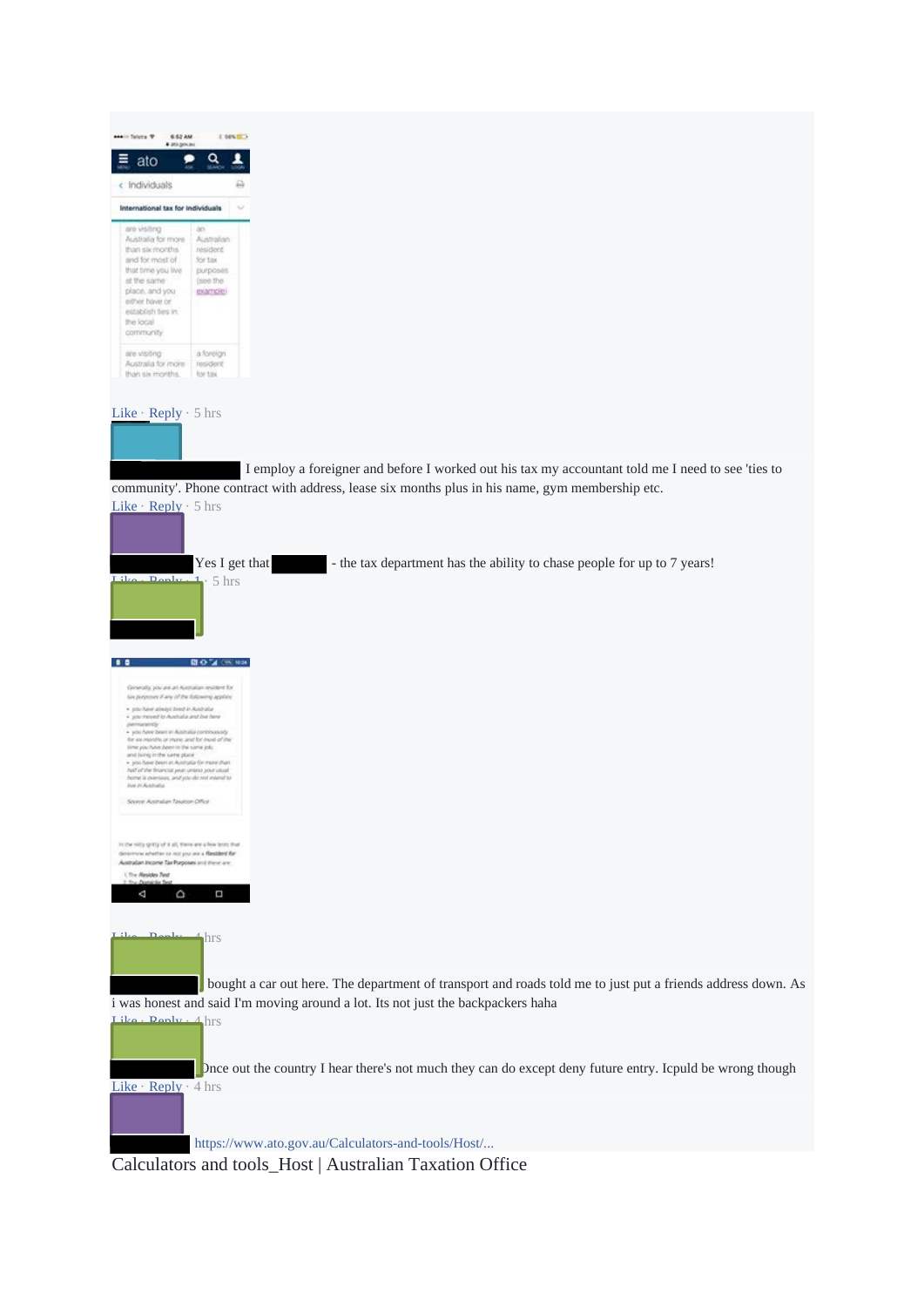We are committed to providing you with accurate, consistent and clear information to help you understand your rights and entitlements and meet your obligations. ATO.GOV.AU



basically.. I posted an ATO link above to domestic workers that nanny comes under therefore would apply to an au pair.. No super if works under 30hrs

Like · Reply · 6 hrs

didnt see the link, but googled and guess you mean this https://www.ato.gov.au/.../Working-out-if-

## you-have-to.../

# Working out if you have to pay super | Australian Taxation Office

Working out if you have to pay super Generally, if you pay an employee \$450 or more (before tax) in a calendar month, you have to pay super guarantee (SG) on top of their wages. If your employee is under 18 or is a private or domestic worker, such as a nanny, they must also work for more than 30 hou... ATO.GOV.AU

Like · Reply · 6 hrs Hadn't seen that before so that explains that issue. Thanks Like  $\cdot$  Reply  $\cdot$  5 hrs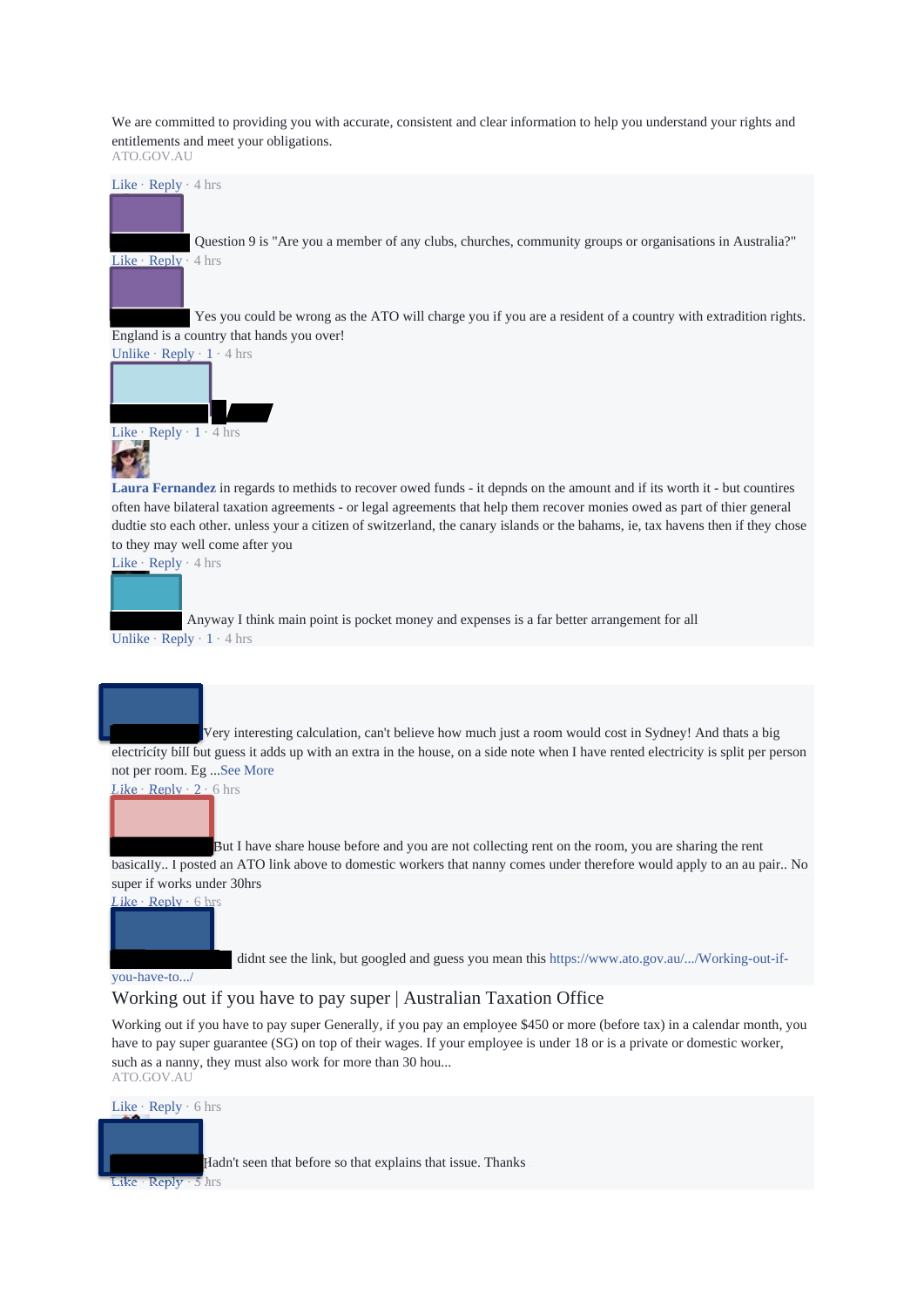

with the sharing rent but if you own the house its a different story https://www.ato.gov.au/.../Renting-

## out-part-or-all-of.../

# Renting out part or all of your home | Australian Taxation Office

Renting out part or all of your home If you rent out part or all of your home, the rent money you receive is generally regarded as assessable income. This means: You must declare your rental income in your income tax return, and you can claim deductions for the associated expenses, such as part or a... ATO.GOV.AU



**Laura Fernandez** Ok - so in our case we rent - we don't own, so we consider it a share situation - in fact we have to get approval to sublet. so I'm sure I could argue to ATO in my particular circumstances that No its not assessable income. Like · Reply · 5 hrs



**Laura Fernandez** In terms of utilty sharing - I have a speadsheet - you can requste a copy by Pm from me - and it allows youto break it down per adult /per person or per room. in my case there are 3 adults and 3 bedroom - they pay 1/3 based on bedroom, if there were a couple in there - they pay 1/3 based on bedroom, not 1/2. but again this is up to individaul families to work out how to apportion these expenses as long as they show how its worked out

Like · Reply · 5 hrs

 definitely not income if subletting a rented room, but would be interesting if it ever gets properly regulated as would cause issues for owners. Interesting how everyone apportions bills differently, was only speaking from shared rental experience not an aupair situation Like  $\cdot$  Reply  $\cdot$  5 hrs

 Obviously theres been very little consultation with accountants let alone people using the current system or they would have figured some of this out. Or their motivations are different and they don't care... Like  $\cdot$  Reply  $\cdot$  1  $\cdot$  6 hrs

 If this ruling came into effect I would not have an au pair and with spare room and get a student in where the govt pays me up to \$270/week tax free and this money would go twists the cost of a nanny who doesn't have to be live in as I can get a nanny for \$21-\$30/hr with blue card, child care qualifications, etc...



go back to being a stay at home mum. I cant work shift work without an au pair.

 that is what the "pot stirrer" is not understanding is that her regulation will mean there is no more Au pair work in Australia as family will choose other means, like you have said the mum now stays at home. Like  $\cdot$  Reply  $\cdot$  1  $\cdot$  5 hrs

 her regulations will destroy the industry that she is trying to "protect" and as she is in a WHV it won't matter to her as she is no longer here in Australia

Like · Reply · 5 hrs · Edited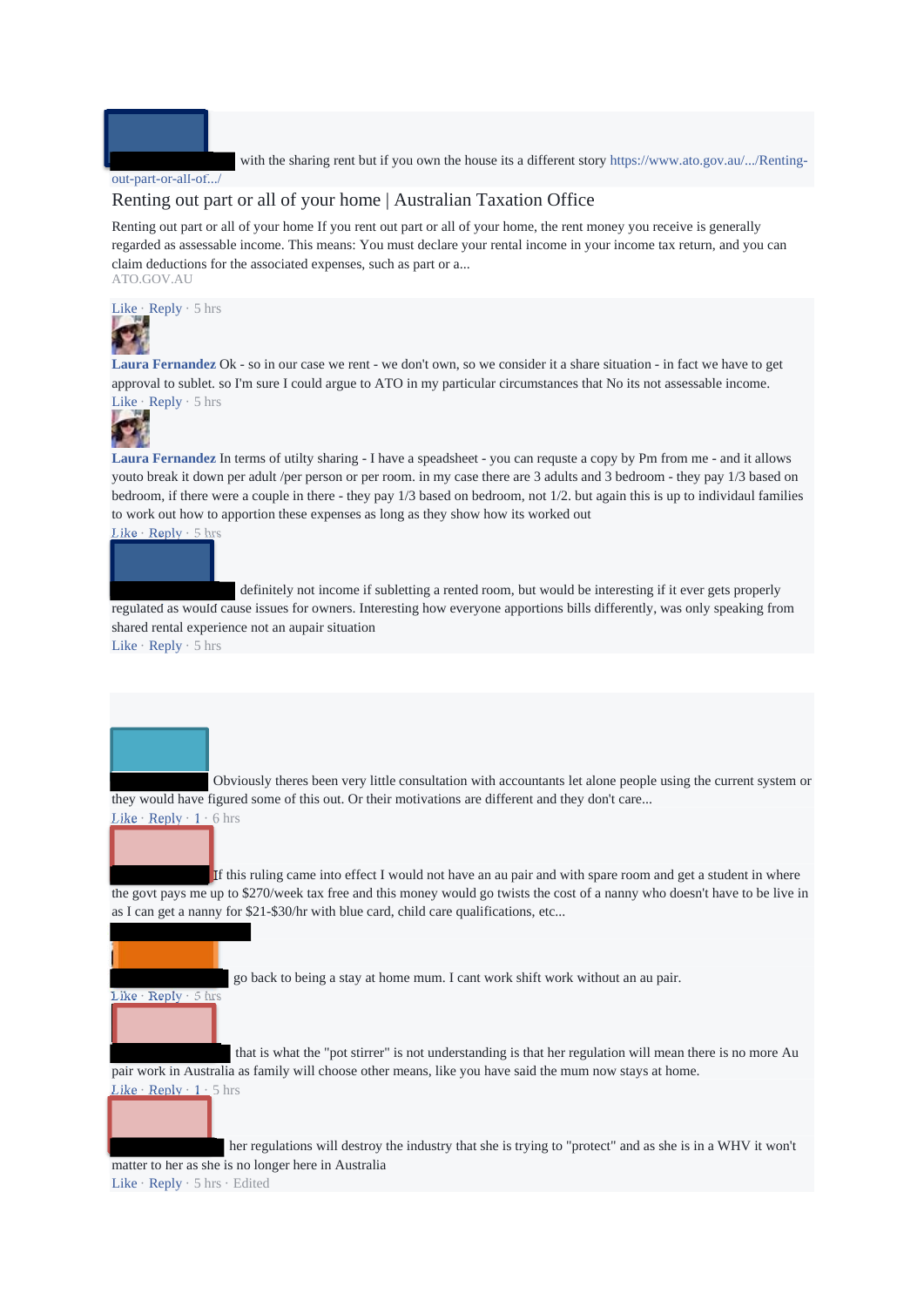

 I feel there is so many things wrong with this post. That's just me. But I see so many people wanting their au pair to be part of the family which means treating them as part. Not charging then a ridiculous amount of rent ei 300 a week which yes if you wanted to you could charge that. I could go on which right now there is the tax free up to 18000. Obviously cash is best for both if it's all fair. Like · Reply · 5 hrs

#### Hide 20 Replies



This is essentially what it costs though. When an Au talks about "fair pay", these are all the things not considered. In my suburb, a room costs \$150-180 a week, more with ensuite.



 $2 \cdot 5$  hrs

This is an absolute realistic theory for this host mums location.

In my situation, my au pairs have only been 19 and 18 years old. That lowers their minimum hourly rate. They would be even worse off than a 21 year old.

Like  $\cdot$  Reply  $\cdot$  1  $\cdot$  5 hrs

This post is also considering 21 meals a week and a car which not every family offer. Or if they have the car all petrol is paid by them. Weekends off so rarely eating in would factor in my au pair roles

Like · Reply · 1 · 5 hrs

a "bad" host family

you still cater for them to eat at home as then if you say they cant' eat on weekends you are

# Like  $\cdot$  Reply  $\cdot$  2  $\cdot$  5 hrs

Haha I see your point I just meant it's money saving for the host families more often than not as au pair will travel and pay her own meals on weekends, in my experience anyway

Like · Reply · 1 · 5 hrs

 I actually have worked as an au pair and was paid very well so happy with all the families I have worked with and would go back to then all in a heartbeat. I feel sorry for some of the girls 200 is not enough to save and enjoy your time here and yes Iknow your suppose to have 5 k and that's what that's for but rather have more to do more with!

I work right now a 9-5 office job and rent and I actually save more so really just is going to screw all the families that really need someone



 Mine have nearly always stuck around and gone out on trips, and once they see the price of eating out here in Melbourne, nearly always pack lunch. I had a pair try to empty out my fridge and pantry of snacks when they were asked to leave.

Like · Reply · 5 hrs

**Laura Fernandez** So - as the author of this post let me say something here to assuage the idea that im a heartless money grabber that is out to stick it to an aupair.

I'm not. My second child is actually NAMED AFTER ONE OF OUR AU PAIRS. I regularly correspond with them. My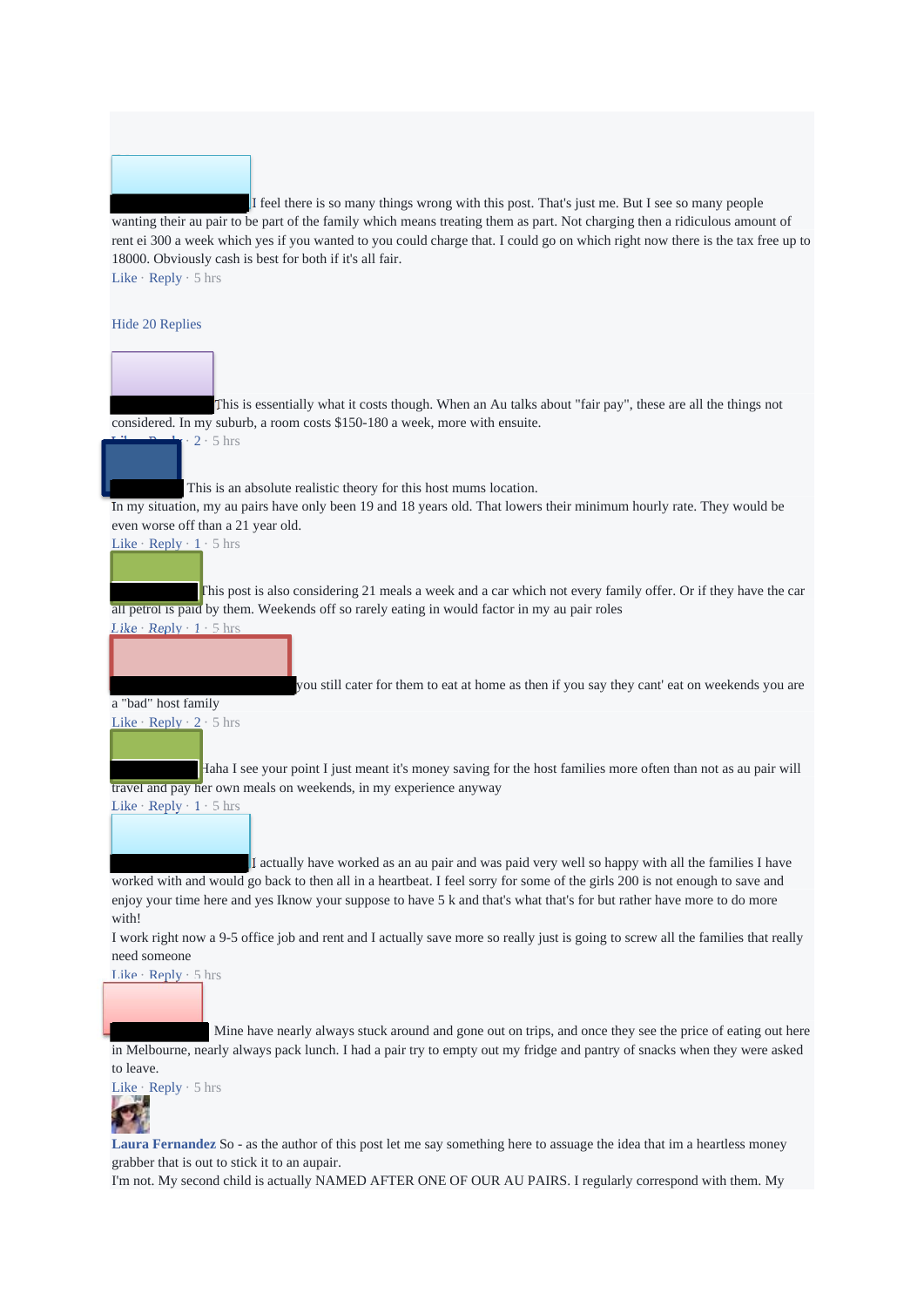mother visited one on France, We took Demi Pairs to my family home and had xmas with them - my entire family made sure they were given xmas gifts because thats what we do - we love our girls, they are part of our family.

The point this post is making though is in refernce to regulating this sector and wilfully ignoring this elemnt - the cultural exchange, that explicity makes it not like a traditional employee-employer relationship. by changing taxation rules to target APs and families it changes the dynamic and if we are forced to pay higher rates we are entitled, nay required by taxation law to correctly attribute market costs to the value of provided 'perks', ie FBT.

Like  $\cdot$  Reply  $\cdot$  8  $\cdot$  5 hrs  $\cdot$  Edited



**Laura Fernandez** paraphrasing someone on a host family page said - 'my au pair has seen me in my undies more than once - that doesn't happen in the workplace!"

Like · Reply · 6 · 4 hrs

Unlike · Reply · 3 · 4 hrs

Depends where you work @@@

 Also another point is the person pushing this regulation has been with 5 families in 6months so not sure what sort of family experience she would have got in such a short time with families as sometimes the "love" can take a little bit to get used to a new person in your house...

Unlike · Reply · 2 · 4 hrs

Agree the point is, you can't have your cake and eat it too. There are posts from certain AP's saying it needs to be regulated etc. How the situation currently stands is it is a cultural exchange, AP's should get an experience as part of the deal (it's a give and take situation where all parties should find balance using common sense and communication). What the AP who keeps posting about regulation is trying to do is cause it to be a take take situation eg. AP takes in form of minimum wage which forces host family to take in form of charging rent, board, car use, etc. It's really not hard to understand but some seem to be having trouble, if host families have to start paying minimum wage they will start charging rent and board, AP's are not going to get free rent and board and get paid minimum wage! Australian citizens working in Aust who also get minimum wage don't live with their employer, they pay their own rent, board or home loan. At the end of the day if AP and host family are all on same page and all happy with whatever the agreement is, there isn't need for regulation. The only winner in regulation is going to be the Australian government who will get extra tax revenue. In the meantime if an AP feels she isn't being treated right there are already heaps of agencies he or she can go through for work! I don't think the girl who keeps harping on about AP rights really understands the depth of what she is getting herself into. Could it be she is simply a disgruntled AP who got fired a few times because she was no good as an AP? The odds of coming to Aust and working for multiple bad host families in a row seems highly unlikely. There are more good than bad families out there.



\$300 a week is reasonable in some areas - esp Sydney eastern suburbs. Prior to hosting au pairs we took in homestay language students and they would pay us \$350 a week for room and half board. We provide all meals to au pairs. Plus I think the point is that the ATO would look at market rent and not what the family is charging so that means \$300++ in some areas. Hope the ruling doesn't come in.